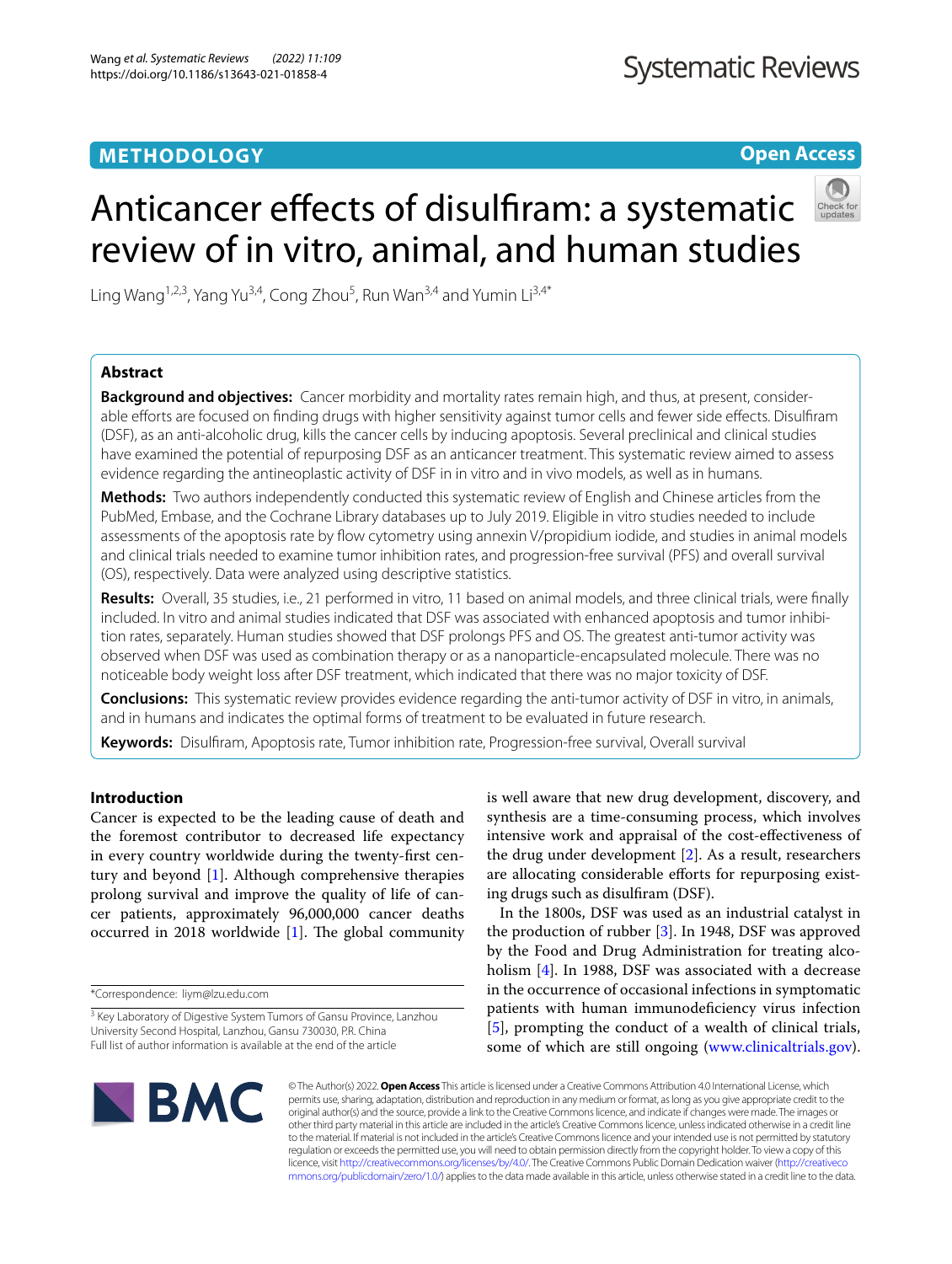The antineoplastic activity of DSF was first recorded in 1977 by Dr. Lewison in a 35-year-old female breast cancer patient with systemic metastases who received DSF for her severe alcoholic syndrome and remained clinically free of cancer for 10 years without receiving any form of anticancer therapy  $[6]$  $[6]$ . This observation was noted in an era in which the anticancer efect of DSF was being researched. In recent years, a large number of preclinical studies and clinical trials ([www.clinicaltrials.gov\)](http://www.clinicaltrials.gov) of DSF have been conducted to explore the anticancer activities of this drug. Nonetheless, the antitumor efectiveness of DSF remains uncertain owing to existing heterogeneity across diferent studies with cell lines, animals, and humans. Currently, a systematic review of these studies to assess and clarify the anticancer potential of DSF is lacking.

It is worthy to explore whether there are substantial diferences and are appropriate for clinical proposals. Therefore, this study aimed to perform a systematic review of published data on the antitumor activity of DSF. Specifcally, this review aimed to assess the apoptosis and tumor inhibition rates of DSF based on data from studies in cell lines and animal models, respectively, and examine the beneft of DSF on progression-free survival (PFS) and overall survival (OS) based on results from clinical studies, regardless of the study design or type of cancer investigated. Meanwhile, it is important for evaluating the anti-tumor efect of disulfram to include in the side effects. The side effects of disulfiram will be covered in this article.

# **Materials and methods**

The Preferred Reporting Items for Systematic Reviews and Meta-Analyses guidelines were followed to conduct this systematic review [[7\]](#page-11-6).

### **Search strategy**

PubMed, Embase, and Cochrane Library databases were searched for relevant studies from their inception to the end of July 2019. The search was performed with a combination of Medical Subject Headings and free words as follows: (neoplasia OR neoplasm OR tumor OR cancer OR malignancy OR malignant neoplasm), and [disulfram OR bis (diethylthiocarbamoyl) disulfde OR tetraethylthioperoxydicarbonic diamide OR tetraethylthiuram disulfde OR tetraethylthiuram OR antabus OR antabuse teturam OR dicupral OR esperal OR alcophobin OR anticol]. The details of the search strategy are presented in the [supplement](#page-11-7).

#### **Study selection**

Studies that implemented the below criteria were included: (1) solid cancer cell lines, animals, or patients treated with DSF; (2) in vitro studies focusing on parameters of the apoptosis index (early apoptosis or early apoptosis plus late apoptosis) using annexin V-fuorescein isothiocyanate/propidium iodide double-staining analysis by flow cytometry, in vivo studies evaluating the tumor inhibition rate in cell-line-derived xenograft animal models, or studies in humans, which included OS and PFS as endpoints, to assess the efect of DSF in cancer patients; and (3) studies published in the English and Chinese language. There were no restrictions on the type of cancer studied. To avoid duplication of data, only the most recent and most comprehensive articles were included. Studies with incomplete data or conference abstracts were excluded. Two investigators (Ling Wang, Run Wan) independently screened the databases for studies based on the eligibility criteria. Any discrepancies were resolved by consulting a third researcher (Cong Zhou).

#### **Data derivation**

Two investigators (Ling Wang, Cong Zhou) independently extracted data from the inclusive studies. Inconsistencies between the two investigators were resolved by consulting a third reviewer (Run Wan). When required, we contacted the authors of the research for further information. A pre-designed structured outline was used to abstract data. The outline included the following felds: study type (in vitro, in vivo, clinical study, or case series); general information (frst author, publication year, country, and study design); supplement used; anticancer treatment used; and outcomes (i.e., apoptosis rate, tumor inhibition rate, OS and PFS, as applicable). The results of each study included were summarized. Descriptive statistics were used for data analysis. Meta-analysis was not performed owing to substantial heterogeneity across studies.

#### **Results**

#### **Study characteristics**

The initial search yielded a total of 1278 studies. After excluding 274 irrelevant and duplicate studies, the full texts of 1004 studies were screened. Of these, 148 were considered eligible based on the availability of full texts as well as the description of target outcomes. Ultimately, 113 articles were removed (no full texts,  $n=43$ ; no target outcomes,  $n=70$ ), and 35 studies were selected. A detailed description of the steps followed during the retrieval process is provided in Fig. [1](#page-2-0).

Of 35 selected studies, 21 were in vitro studies (Table [1](#page-3-0)), 11 were in vivo studies with animal models (Table [2\)](#page-6-0), and three were clinical trials (Table [3](#page-9-0)). In in vitro studies, the most studied cancer was breast cancer (five studies) [[8–](#page-11-8) [12\]](#page-11-9), while the A549 non-small cell lung cancer (NSCLC)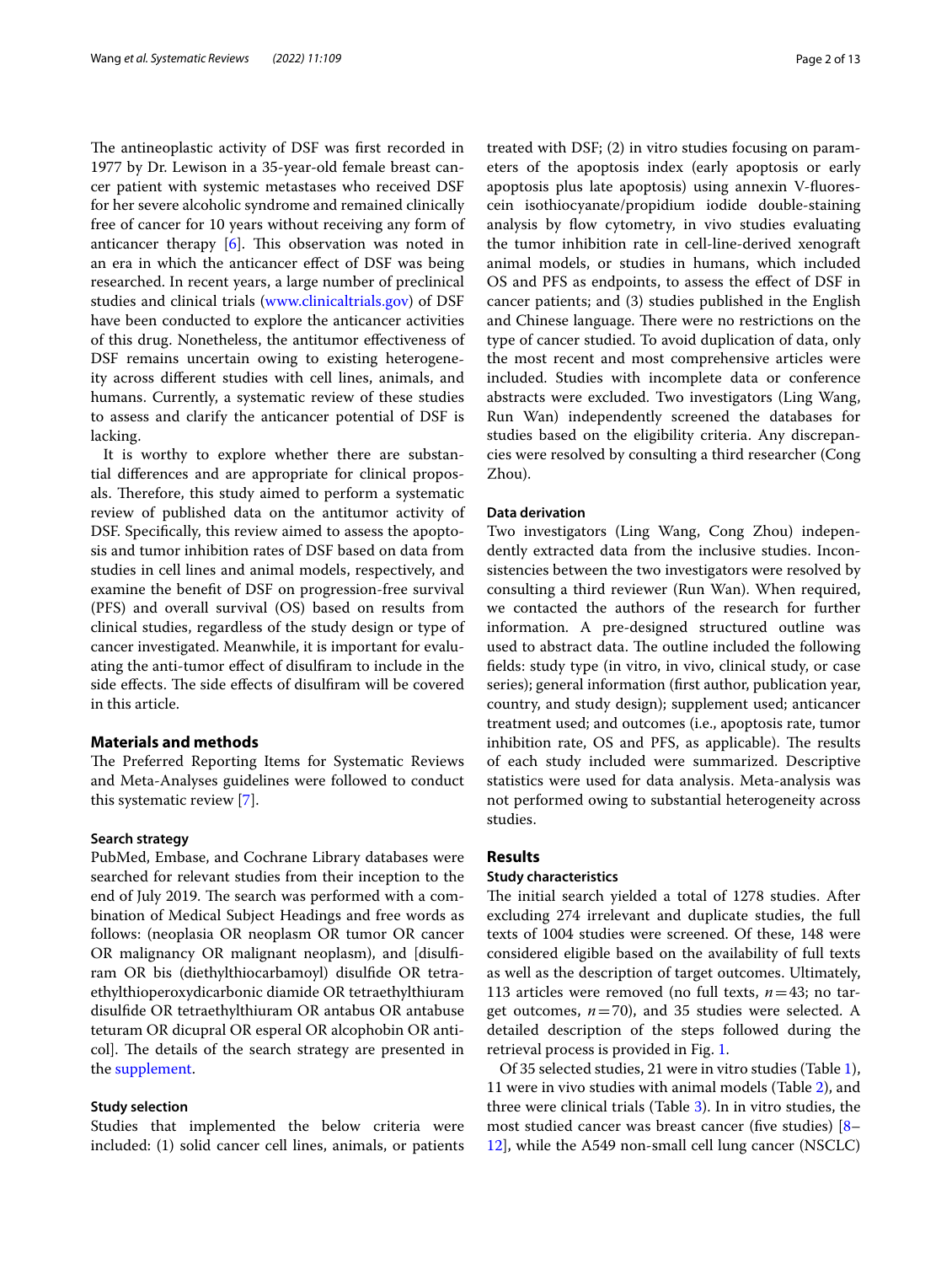

<span id="page-2-0"></span>cell line was the one most commonly used cell line (four studies)  $[13–16]$  $[13–16]$ . Three studies examined DSF as a single agent [[17](#page-12-1)[–19](#page-12-2)], and 17 studies examined DSF in combination with metal ions (Cu, Ag), chemotherapy, or radiation therapy  $[8-16, 20-27]$  $[8-16, 20-27]$  $[8-16, 20-27]$  $[8-16, 20-27]$ . In addition, DSF was encapsulated in nanoparticles (DSF-NPs) in three studies [[12,](#page-11-9) [16](#page-12-0), [25\]](#page-12-5).

Of 11 animal studies, Balb/C nude mice were utilized in nine [\[28](#page-12-6)[–36](#page-12-7)], whereas the remaining studies used KunMing or female SCID mice [\[37](#page-12-8), [38\]](#page-12-9). Ten studies used subcutaneous tumor models by injecting cancer cell lines [\[26](#page-12-10), [29,](#page-12-11) [31](#page-12-12), [32,](#page-12-13) [34](#page-12-14)[–38\]](#page-12-9), and one study used an in situ tumor model [\[33](#page-12-15)]. Eleven studies had assessed the dimensions of tumor volume (*V*) using the same formula ( $V=0.5 \times$  length  $\times$  width<sup>2</sup>) [[28–](#page-12-6)[38](#page-12-9)], nine studies assessed changes in body weight in mice [[26–](#page-12-10)[34](#page-12-14), [37](#page-12-8), [38](#page-12-9)], and six studies contained data regarding the toxicity of DSF [[28](#page-12-6), [29,](#page-12-11) [32](#page-12-13)-[35\]](#page-12-16). In addition, eight of the animal studies used DSF by re-synthesizing the molecule with nanomaterials [[28–](#page-12-6)[34](#page-12-14), [37\]](#page-12-8).

The three human studies included participants with difering characteristics and cancer types. All three clinical trials investigated DSF as a combination therapy with chemotherapy or/and radiation therapy [[39–](#page-12-17)[41](#page-12-18)], while two studies reported on adverse events [[39,](#page-12-17) [40](#page-12-19)].

#### **Outcomes**

Three cell lines and one animal study showed that treatment with DSF as a single agent induced apoptosis and increased the rate of tumor inhibition [[17–](#page-12-1)[19,](#page-12-2) [35](#page-12-16)]. Although the sensitivity between the various cell lines varied, dose-dependency was consistently observed.

The concentration-dependent increase in apoptosis and tumor inhibition rates was augmented by a combination therapy of DSF adding metal ions [copper (Cu), silver (Ag)] in 10 in vitro [[8–](#page-11-8)[11](#page-11-11), [13–](#page-11-10)[15](#page-11-12), [20,](#page-12-3) [26](#page-12-10), [42](#page-12-20)] and three in vivo studies  $[36-38]$  $[36-38]$  $[36-38]$ . The synergistic effect of Cis, DOX, TMZ, PTX, Gy, and DSF in induced apoptosis was signifcantly higher than that of DSF or Cis or DOX or TMZ or Gy alone  $[8-10, 21, 24, 42]$  $[8-10, 21, 24, 42]$  $[8-10, 21, 24, 42]$  $[8-10, 21, 24, 42]$  $[8-10, 21, 24, 42]$  $[8-10, 21, 24, 42]$  $[8-10, 21, 24, 42]$  $[8-10, 21, 24, 42]$  $[8-10, 21, 24, 42]$ . Tumor cell growth was signifcantly inhibited when DSF, chemotherapy, and radiation therapy were used simultaneously, as shown in the examined in vivo studies [[30,](#page-12-23) [31](#page-12-12), [35](#page-12-16), [37\]](#page-12-8).

Compared with free molecule, DSF encapsulated with nanomaterials signifcantly induced selective deathdependent apoptosis, especially in acidic conditions  $(pH=6.5)$  in cancer cell lines. Eleven animal studies demonstrated that DSF modifed by particular nanomaterials increased the tumor inhibition rate and that the anticancer activity was more obvious when chemotherapy (Cis) was combined with nanoencapsulated DSF [\[32](#page-12-13)].

Changes in body weight during the whole study period were analyzed in nine animal studies. With the exception of three reports of weight changes in DSF-treated or DSF-modifed groups [[30,](#page-12-23) [33,](#page-12-15) [36](#page-12-7)], other studies recorded that there was no noticeable body weight loss after DSF treatment or no signifcant diference in body weight changes across diferent groups [[28–](#page-12-6)[32](#page-12-13), [34,](#page-12-14) [36,](#page-12-7) [38](#page-12-9)], which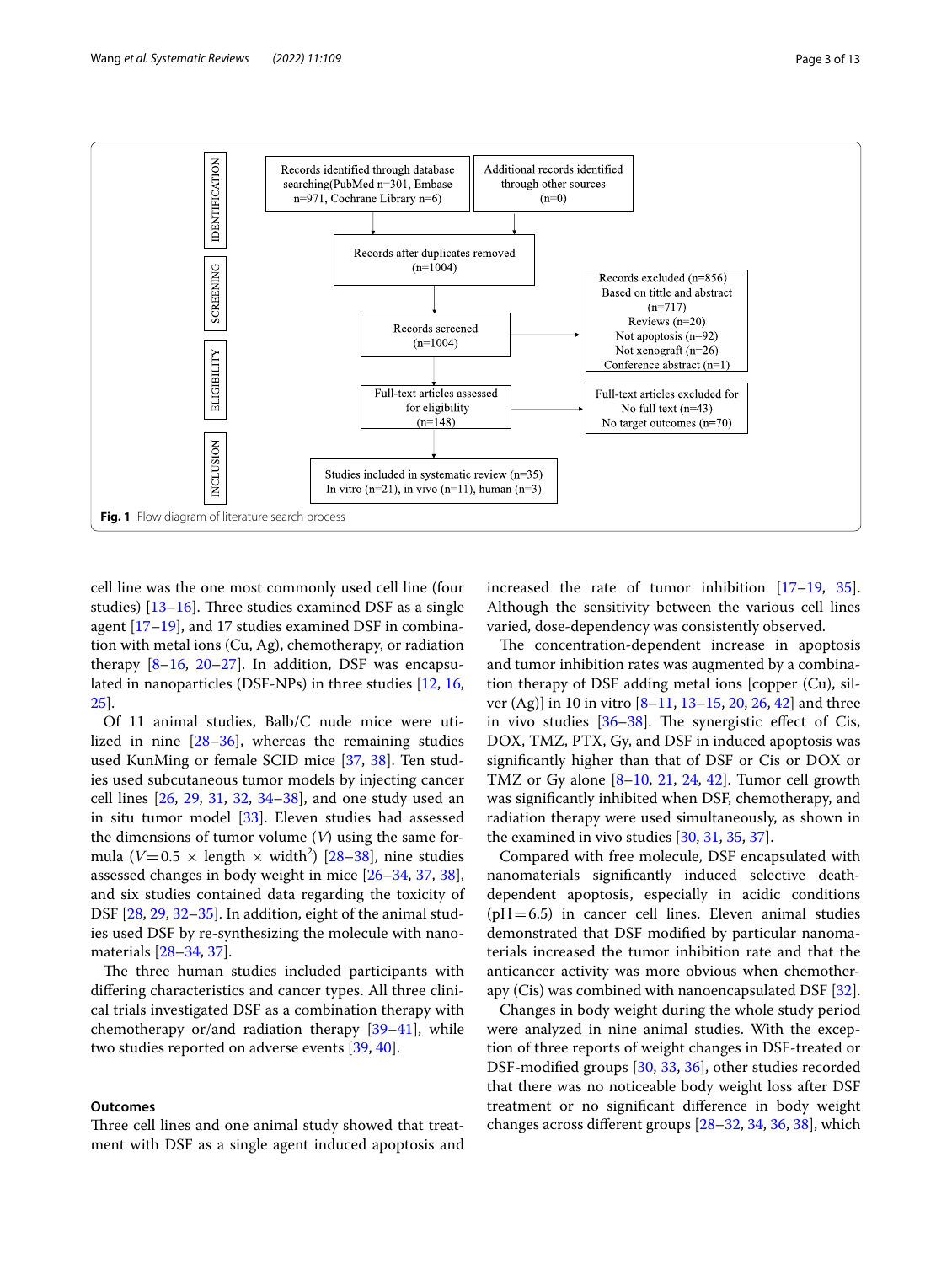<span id="page-3-0"></span>

| )<br>D                     |
|----------------------------|
|                            |
|                            |
| )<br>)                     |
|                            |
|                            |
|                            |
|                            |
| ;<br>;<br>;                |
| -<br>-<br>-<br>-<br>;<br>. |
|                            |
| $\frac{1}{2}$              |
| )りりり                       |
|                            |
|                            |
|                            |
|                            |
|                            |
|                            |

| Reference<br>Table 1 | Country | Effects of disulfiram on cell apoptosis rates<br>Tumor | Percent              | from in vitro studies<br>tage of apoptosis (%) |                          |                   |                                   |                          |                                                                                                                     |
|----------------------|---------|--------------------------------------------------------|----------------------|------------------------------------------------|--------------------------|-------------------|-----------------------------------|--------------------------|---------------------------------------------------------------------------------------------------------------------|
|                      |         |                                                        | Intervention<br>time | Negative control                               | Posivitive control       | Cell lines        | Negative control Positive control |                          | <b>Treatment group</b>                                                                                              |
| You et al.           | China   | Colorectal cancer                                      | 48 h                 | Saline                                         | DOX (8.5 µM)             | HCT116            | $0.27 \pm 0.24$                   | $29.2 \pm 4.1$           | DSF/Cu 0.05 µM: 8.55 ±<br>$2.3, 0.1 \mu M: 24.02 \pm 3.6$<br>0.2 µM: 38.4 $\pm$ 7.9, 0.4<br>$\mu$ M: 58.3 $\pm$ 7.7 |
|                      |         |                                                        |                      |                                                |                          | HCT8              | $2.1 \pm 1.6$                     | $32.3 \pm 4.1$           | DSF/Cu 0.05 µM: 29.5 ±<br>0.2 $\mu$ M: 38.6 $\pm$ 10.3, 0.4<br>4.4, 0.1 µM: 28.1 ± 9.5,<br>µM:56.4 ± 10.2           |
|                      |         |                                                        |                      |                                                |                          | SW620             | $2.21 \pm 0.5$                    | 48.4 ± 9.5               | 4.2, 0.2 $\mu$ M: 42 $\pm$ 6.3, 0.4<br>20.1±5.7, 0.1 µM: 30 ±<br>DSF/Cu 0.05 µM:<br>$~\mu$ M: 43.45 $\pm$ 8.3       |
| Yang et al.          | Germany | Breast cancer                                          | 48 h                 | Control                                        | CIS (5 µM)               | $MCF-7$           | 25.31                             | 31.67                    | DSF 1 µM: 36.6, DSF 1<br>µM + CIS 5 µM: 57.4                                                                        |
|                      |         |                                                        |                      |                                                |                          | MDA-MB-435S       | 5.843                             | 5.447                    | DSF1 µM: 13.56, DSF1<br>µM + CIS 5 µM: 29.4                                                                         |
|                      |         |                                                        |                      |                                                |                          | SKB-R3            | 3.023                             | 11.46                    | DSF 1 µM: 5.6, DSF 1 µM<br>+ CIS 5 µM: 7.71                                                                         |
| Wu et al.            | China   | Triple-negative breast                                 | 24 h                 | <b>DMSO</b>                                    | PAX (5 nM)               | SUM102 ALDH+      | 2.22                              | 5.83                     | DSF/Cu 0.75 µM: 23.53                                                                                               |
|                      |         | cancer                                                 |                      |                                                |                          | SUM102 ALDH-      | 8.01                              | 10.81                    | DSF/Cu 0.75 µM: 20.9                                                                                                |
| Guo et al            | Germany | Ovarian cancer                                         | 72h                  | Control                                        | $\overline{\phantom{a}}$ | IGROV1            | 10.32                             | $\overline{1}$           | Cu 1 µM: 15.3, DSF 1<br>µM: 25.46, DSF/Cu:<br>47.55                                                                 |
|                      |         |                                                        |                      |                                                |                          | SKOV3IP1          | 8.69                              |                          | uM: 15.99, DSF/Cu: 55<br>Cu 1 µM: 7.1, DSF 0.1                                                                      |
|                      |         |                                                        |                      |                                                |                          | SKOV <sub>3</sub> | 3.65                              |                          | µM: 43.2, DSF/Cu: 50.4<br>Cu 1 µM: 1.91, DSF 1                                                                      |
| Wu et al.            | China   | Non-small cell lung<br>cancer                          | 24 h                 | Control                                        | $\overline{\phantom{a}}$ | A549              | 2.5                               |                          | Cu 1 µM: 3.8, DSF 1.4<br>µM: 4.8, DSF/Cu: 35.4                                                                      |
|                      |         |                                                        |                      |                                                |                          | H460              | 47                                |                          | Cu 1 µM: 3.7, DSF 8 µM:<br>4.9, DSF/Cu: 21.4                                                                        |
|                      |         |                                                        |                      |                                                |                          | H1299             | $87$                              |                          | µM: 7.1, DSF/Cu: 37.9<br>Cu 1 µM: 10.3, DSF 4                                                                       |
| Chen et al.          | China   | Non-small cell lung<br>cancer                          | 24 h                 | Control                                        | $\mathsf I$              | A549              | 3.35                              | $\overline{\phantom{a}}$ | Ag 1.25 µM: 4.34, DSF<br>1.25 µM: 5.14, DSF/Ag:<br>42.81                                                            |
| Butcher et al.       | $\leq$  | Non-small cell lung<br>cancer                          | 16h                  | Vehicle                                        | $\mid$                   | A549              | $63$                              | $\overline{\phantom{a}}$ | CuCl <sub>2</sub> 10 µM: 6.5, DSF<br>1 µM: 15.2, DSF/CuCl <sub>-2</sub> :<br>47.2                                   |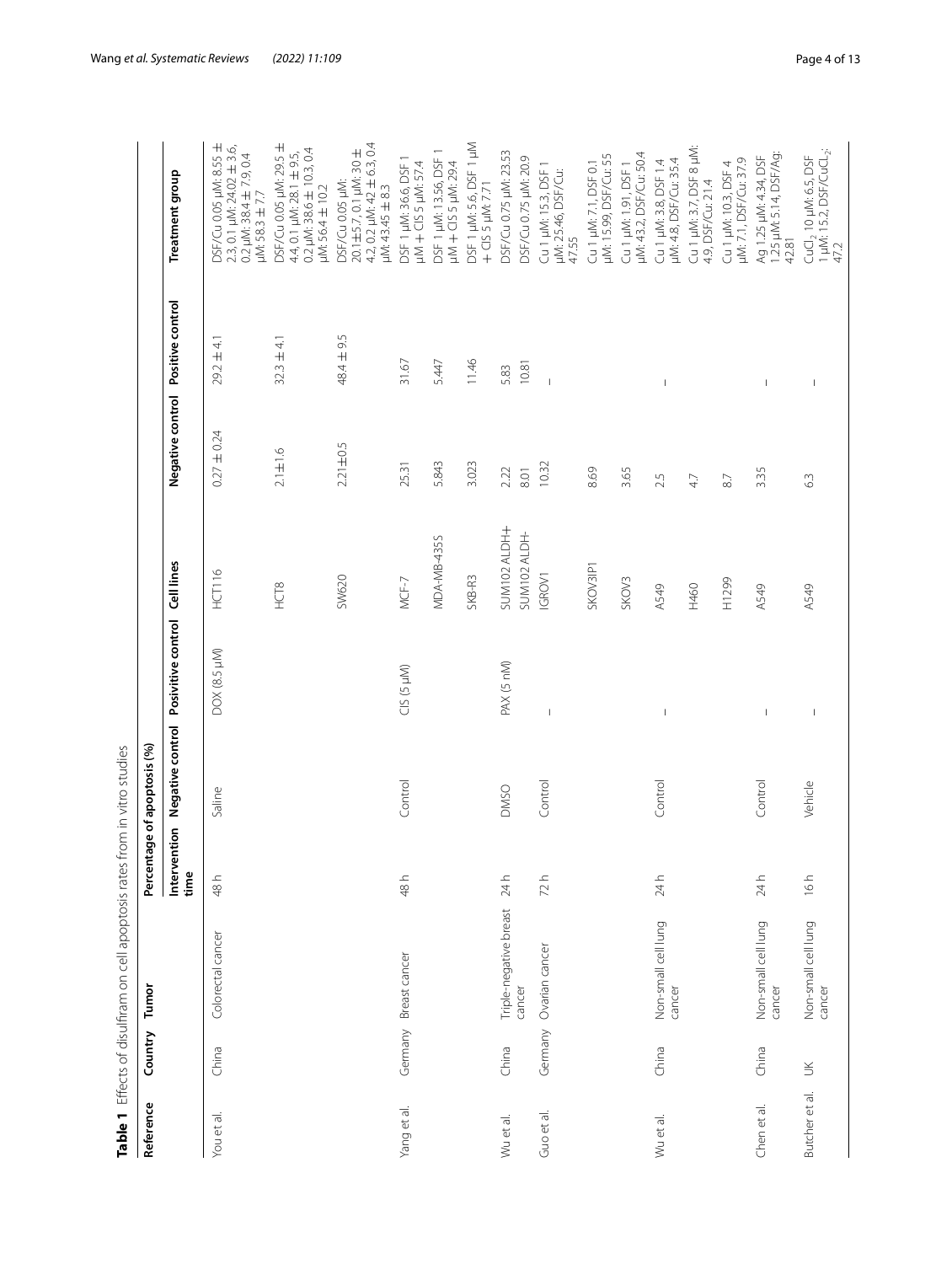| ٠ |  |
|---|--|

| Table 1 (continued) |         |                               |               |                             |                                                             |                  |                                   |                                 |                                                                                                                                                    |
|---------------------|---------|-------------------------------|---------------|-----------------------------|-------------------------------------------------------------|------------------|-----------------------------------|---------------------------------|----------------------------------------------------------------------------------------------------------------------------------------------------|
| Reference           | Country | Tumor                         |               | Percentage of apoptosis (%) |                                                             |                  |                                   |                                 |                                                                                                                                                    |
|                     |         |                               | time          |                             | Intervention Negative control Posivitive control Cell lines |                  | Negative control Positive control |                                 | <b>Treatment</b> group                                                                                                                             |
| Albers et al.       | Germany | Head and neck<br>squamous     | 48 h          | Control                     | CIS (1µM)+10Gy                                              | HNSCC cell lines | 11.35                             | CIS 1 µM: 24.12, 10Gy:<br>23.47 | µM: 38.35, DSF 3 µM/Cu<br>20.87, DSF 3 µM + CIS 1<br>$0.1 \mu M + C1S1 \mu M: 51$<br>DSF 3 µM/Cu 0.1 µM:                                           |
|                     |         | cell carcinoma                |               |                             |                                                             |                  |                                   | $C151 \mu M + 10Gy$ :<br>30.68  | JM: 44.82, CIS 1 µM +<br>$1 \mu M + 10Gy + DSF$ 3<br>10Gy+DSF3 µM/Cu<br>0.1 µM: 61.5<br>DSF 3 µM: 17.66, CIS                                       |
| Yang et al.         | China   | Nasopharyngeal<br>cancer      | $\frac{1}{6}$ | Control                     | $\mathsf I$                                                 | CNE-2Z           | 4.41                              | $\overline{1}$                  | DSF 0.2 µM/Cu 10 µM:<br>24.08, DSF 0.4 µM/Cu<br>10 µM: 58.2                                                                                        |
|                     |         |                               |               |                             |                                                             | NP69-SV40T       | 0.55                              | $\begin{array}{c} \end{array}$  | 1.19, DSF 0.4 µM/Cu 10<br>DSF 0.2 µM/Cu 10 µM:<br>µM: 5.99                                                                                         |
| Marwa et al.        | Egypt   | Colon cancer                  | 72h           | Control                     | $\mathsf I$                                                 | <b>DCECS</b>     | 1.58                              | $\mathsf I$                     | 3122.4 ± 39 µg/mL: 2.6<br>DSF 9.5 ± 0.9 µg/mL:<br>60.31 ± 1.2, UC-NPs<br>$1548.7 \pm 25$ µg/mL:<br>12.12 ± 0.47, C-NPs<br>$\pm$ 0.07               |
|                     |         |                               |               |                             |                                                             | CDCECS           | 0.28                              | $\begin{array}{c} \end{array}$  | 77.7 ± 1.4 µg/mL: 54.75<br>DSF 23.9 ± 0.1 µg/mL:<br>$0.4 \mu g$ /ml: $47.5 \pm 0.31$<br>57.78 ± 0.34, UC-NPs<br>$\pm$ 1.24, C-NPs 93.8 $\pm$       |
|                     |         |                               |               |                             |                                                             | $Caco-2$         | 0.05                              | $\mathsf I$                     | $97.9 \pm 0.5$ µg/mL: 53.49<br>$0.1 \mu g/m$ L: 40.28 $\pm$ 0.24<br>DSF 39.6 ± 0.3 µg/mL:<br>$\pm$ 0.59, C-NPs 148.3 $\pm$<br>53.62 ± 0.53, UC-NPs |
| Wang et al.         | China   | Non-small cell lung<br>cancer | 24h           | Control                     | $\mathord{\text{\rm I}}$                                    | A549             | 0.45                              | $\overline{\phantom{a}}$        | DSF-LP-PLGA-MP 1, 3, 5,<br>7days: 9.32, 27.1, 28.2,<br>49.18                                                                                       |
| Yang et al.         | China   | Breast cancer                 | 24 h          | Control                     | $\mathsf I$                                                 | $MCF-7$          | 0.29                              | $\,$ $\,$                       | DSF 0.2 μM/CuCl <sub>2</sub> 10<br>μM: 27.56, DSF 0.25μM/<br>CuCl <sub>2</sub> 10 µM: 86.8                                                         |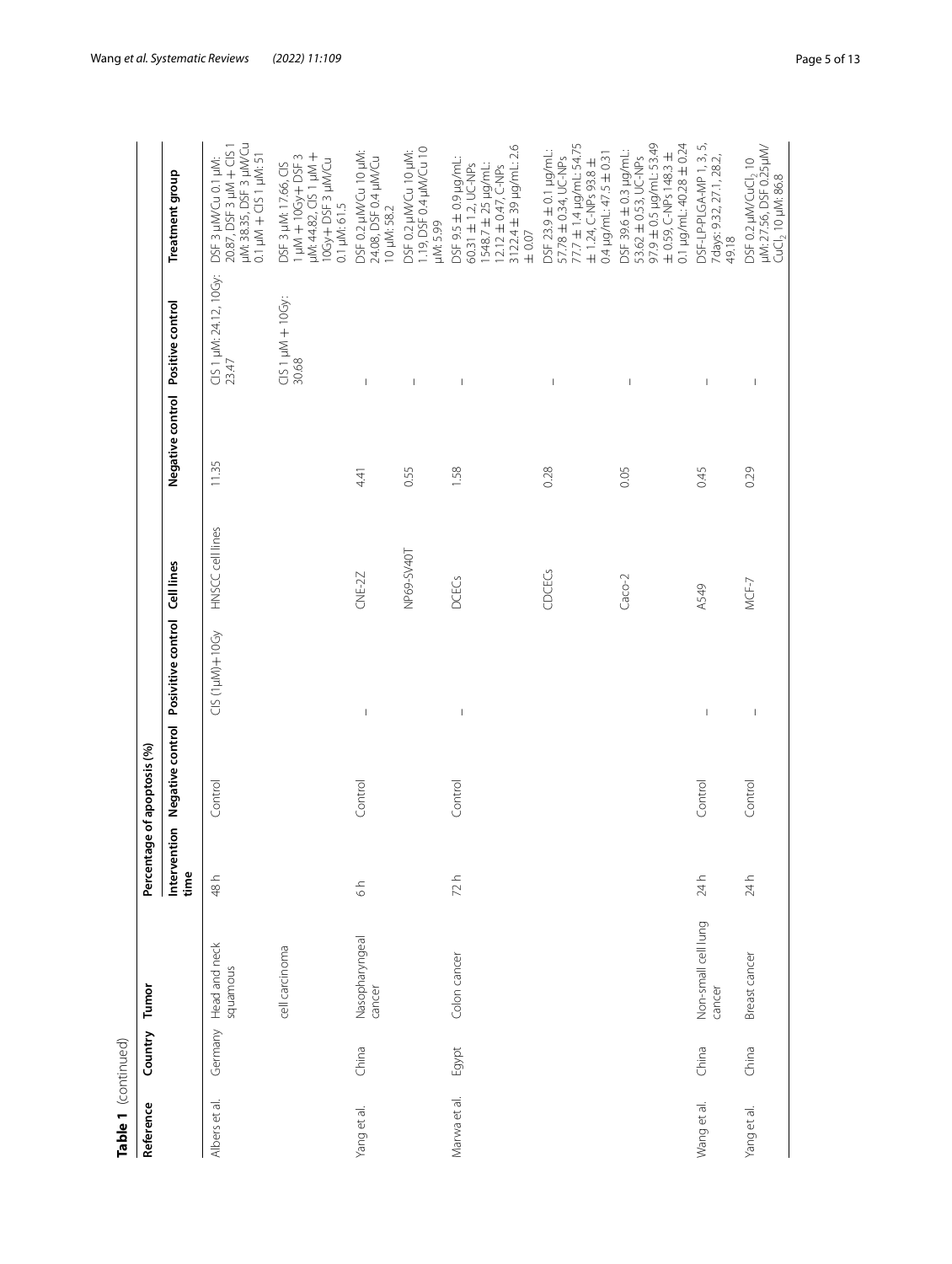| Table 1 (continued) |         |                                                                                                                                                                                                                                                                                                                                                                           |                      |                       |                                                |                            |                                   |                          |                                                                                 |
|---------------------|---------|---------------------------------------------------------------------------------------------------------------------------------------------------------------------------------------------------------------------------------------------------------------------------------------------------------------------------------------------------------------------------|----------------------|-----------------------|------------------------------------------------|----------------------------|-----------------------------------|--------------------------|---------------------------------------------------------------------------------|
| Reference           | Country | Tumor                                                                                                                                                                                                                                                                                                                                                                     | Percent              | tage of apoptosis (%) |                                                |                            |                                   |                          |                                                                                 |
|                     |         |                                                                                                                                                                                                                                                                                                                                                                           | Intervention<br>time |                       | Negative control Posivitive control Cell lines |                            | Negative control Positive control |                          | Treatment group                                                                 |
| Kim et al.          | Korea   | HER2-positive breast<br>cancer                                                                                                                                                                                                                                                                                                                                            | 24h                  | <b>DMSO</b>           | $\overline{1}$                                 | SKBR <sub>3</sub>          | 3.16                              | $\overline{1}$           | µM: 2.6, DSF/Cu: 30.21<br>Cu 1 uM: 2.91, DSF                                    |
|                     |         |                                                                                                                                                                                                                                                                                                                                                                           |                      |                       |                                                | BT474                      | 2.49                              | I                        | µM: 8, DSF/Cu: 40.76<br>Cu 1 µM: 2.88, DSF                                      |
| Sharma et al.       | India   | Prostatic cancer                                                                                                                                                                                                                                                                                                                                                          | 48 h                 | Control               | STA (3mM)                                      | PC <sub>3</sub>            | 8.34±2.2                          | 26.31±5.5                | DSF 1 µM: 15.04±3.14<br>DSF 3 µM: 32.06±6.16<br>DSF 2 µM: 19.71±4.2,            |
|                     |         |                                                                                                                                                                                                                                                                                                                                                                           |                      |                       |                                                | <b>DU145</b>               | 13.67±2.66                        | 41.31±4.47               | DSF1 µM: 10.89±1.56,<br>DSF 2 µM: 42.81±4.56,<br>DSF 3 µM: 47.23±4.85           |
| Zhao et al.         | China   | Pituitary adenomas                                                                                                                                                                                                                                                                                                                                                        | 24h                  | Control               | TMZ (100µM)                                    | Pituitary adenoma<br>cells | $0.29 + 0.09$                     | $0.81 \pm 0.23$          | DSF 25 µM: 0.31 ±0.10,<br>DSF 25 µM + TMZ 100<br>uM: 1.64±0.16                  |
| Zhang et al.        | China   | Hepatocellular carci-<br>noma                                                                                                                                                                                                                                                                                                                                             | 24h                  | Control               | I                                              | Hep G2 cells               | $\frac{3}{2}$                     |                          | $DSF-S-LNCs$ (PH = 7.4)<br>9.4, DSF-S-LNCs<br>$(PH = 6.5) : 16.5$               |
| Duan et al          | China   | Breast cancer                                                                                                                                                                                                                                                                                                                                                             | 24 h                 | Control               |                                                | 4T1                        | 1.07                              |                          | (DSF 1 µg): 34.37, DCM<br>DSF 1 µg: 34.77, DnMs<br>(DSF 1 µg): 41.11            |
| Rezk et al.         | USA     | Ovarian cancer                                                                                                                                                                                                                                                                                                                                                            | 72h                  | Control               | I                                              | <b>A2780DK</b>             | 4.15                              |                          | DSF 5 µM: 36.4                                                                  |
| Dastjerdi et al.    | Iran    | Pancreatic cancer                                                                                                                                                                                                                                                                                                                                                         | 24h                  | Control               | $\overline{\phantom{a}}$                       | PANC-1                     | 27                                |                          | DSF 5 µM: 51, DSF 10<br>µM: 84, DSF 13 µM: 92                                   |
| Han et al.          | China   | Pancreatic cancer                                                                                                                                                                                                                                                                                                                                                         | 72h                  | Control               | $\mathsf I$                                    | O66 L/NS                   | $\frac{5}{1}$                     | $\overline{\phantom{a}}$ | DDTC-Cu(I) 1 µM: 6.4,<br>DDTC-Cu(I) 3 µM: 17.7,<br>DDTC-Cu(I) 5 µM: 24.8        |
| Cen et al.          | USA     | Melanoma                                                                                                                                                                                                                                                                                                                                                                  | 48 h                 | Control               | BSO (100M)                                     | $C81-46A$                  | 12.057±0.72                       | 13.194±1.11              | ± 1.21, DSF 50 ng/ml<br>DSF 50 ng/ml: 25.35<br>+ BSO 100 M: 54.78<br>$\pm 2.83$ |
|                     |         | Abbreviations: DOX Doxorubicin, CIS Cisplatin, PTX Paclitacel, STA Staurosporine, TMZ Temozolomide, BSO Buthionine-sulfoximine, DnMs DSF-loaded morcrosslinked micelles, DCM DSF-loaded redoxsensitive shell<br>crosslinked micelle, DSF-LP-PLGA-MP Disulfiram-loaded porous PLGA microparticle, UC-NPs Uncoated NPs, Coated NPs, DDTC-Cu(l) Diethyldithiocarbamate-Cu(l) |                      |                       |                                                |                            |                                   |                          |                                                                                 |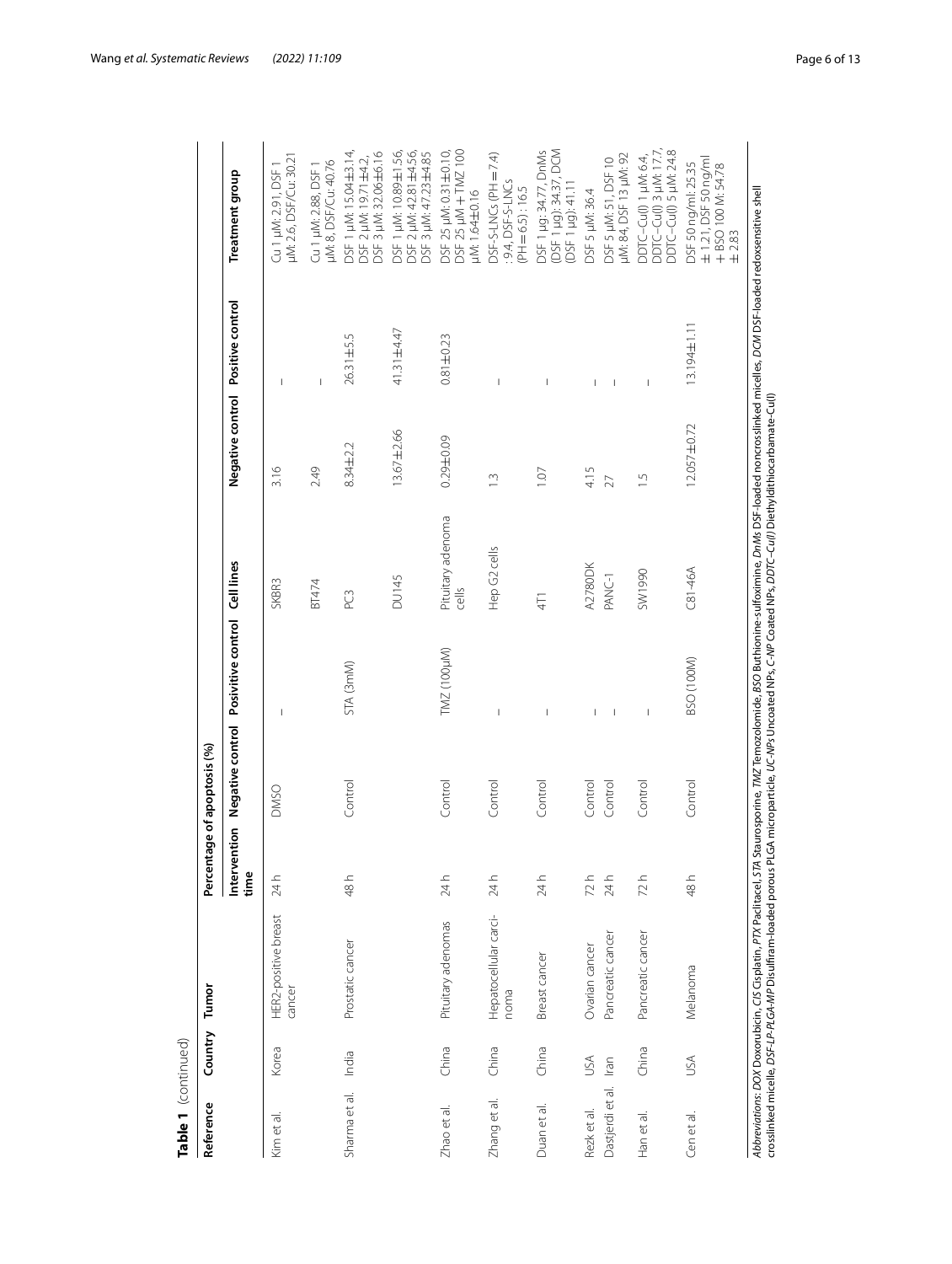<span id="page-6-0"></span>

| Information of reference |               | Table 2 Effects of disulfiram on tumor inhibition rates from animal studies | Information of animals               |                          |                                |                                                          | Intervention and tumor inhibition rate                                            |                     |                                                |                                                                                                                                  |                                                                                          | <b>Toxicity evaluation</b>             |                          |
|--------------------------|---------------|-----------------------------------------------------------------------------|--------------------------------------|--------------------------|--------------------------------|----------------------------------------------------------|-----------------------------------------------------------------------------------|---------------------|------------------------------------------------|----------------------------------------------------------------------------------------------------------------------------------|------------------------------------------------------------------------------------------|----------------------------------------|--------------------------|
| Reference                | Country Tumor |                                                                             | Strain and<br>gender                 | Old<br>(weeks)           | Weight (g)                     | Animal<br>tumor<br>model                                 | Intervention<br>methods                                                           | Negative<br>control | Positive<br>control                            | Treatment<br>group                                                                                                               | Inhibit Rate                                                                             | Parameter                              | Outcome                  |
| Penget al.               | China         | cancer<br>Lung                                                              | nude mice<br>Female<br><b>Balb/C</b> | $4 - 5$                  | $18 - 22$                      | $1.0 \times 10^{6}$<br>A549 cells,<br>SC, right<br>flank | Every 4 days<br>with 4 times,<br>$\geq$                                           | Saline              | $\mathsf I$                                    | kg ig PNpL-<br>DSF 10 mg/<br>per 1.5 mg<br>DSF/Cu(II)/<br>$kg + cop-$<br>DDC (1:1,<br>Img/kg)                                    | $ISR\% = 51.6\%$<br>$ISR% = 16.6%$                                                       | cant weight<br>No signifi-<br>loss     | $\geq$                   |
| Parikshit<br>et al.      | China         | cancer<br>Breast                                                            | nude mice<br>Female<br><b>Balb/C</b> | $4 - 5$                  | $18 \pm 2$                     | $1.0 \times 10^{5}$<br>4T1 cells,<br>SC, left<br>armpit  | Every 3 days<br>with 6 times,<br>$\geq$                                           | Saline              | $\overline{\phantom{a}}$                       | DSF15 mg/<br>DSF-NLC 15<br>NLC 15 mg/<br>mg/kg<br>TPGS-DSF-<br>Σò<br>Σò                                                          | $TCI\% = 48.24\%$<br>$IG1\% = 8.49\%$ .<br>$IG1\% = 29.2\%$                              | weight loss<br>No notice-<br>able body | Safety                   |
| Ji et al.                | China         | cancer<br>Breast                                                            | nude mice<br>Female<br><b>Balb/C</b> | $\overline{\phantom{a}}$ | $20 \pm 2$                     | $8.0 \times 10^{5}$<br>4T1 cells,<br>SC, right<br>flank  | Everyday with<br>with 2 weeks,<br>or every day<br>2 weeks, iv<br>$\overline{Q}$ . | Saline              | $TSR% = 55.01%$<br>PTX (8mg/kg)                | 20 mg/kg ig<br>DSF-NSps<br>20 mg/kg iv<br>i0 mg/kg iv<br>DSF-NSps 5<br>DSF 20 mg/<br>DSF-NSps<br>DSF-NSps<br>mg/kg, iv<br>kg ig  | $TSR% = 59.03%$<br>$TSR\% = 80\%$<br>$TSR\% = 75.86\%$<br>$TSR% = 69.21%$<br>$FSR% = 0%$ | increased<br>Weight<br>slightly        | $\mathsf I$              |
| Zhou et al.              | China         | Liver cancer KunMing                                                        | mice                                 | $5 - 6$                  | $\begin{array}{c} \end{array}$ | SC, left axilla<br>H-22 cells,<br>$1.5\times10^7$        | Every 3 days<br>with 4 times<br>$\geq$                                            | Saline              | $(20 \text{ mg/kg})$<br>TIR% = 47.4%<br>$5-FU$ | mg/mL<br>DSF NPs 40<br>DSF NPs 40<br>$0.3$ mg/kg<br>DSF NPs 3<br>$0.3$ mg/kg<br>$mg/kg +$<br>Cu(Ol)2-5<br>mg/kg +<br>$Cu(OI)2-L$ | $IR\% = 26.8\%$<br>$TIR% = 35.5%$<br>$TIR% = 50.3%$                                      | $\begin{array}{c} \end{array}$         | $\overline{\phantom{a}}$ |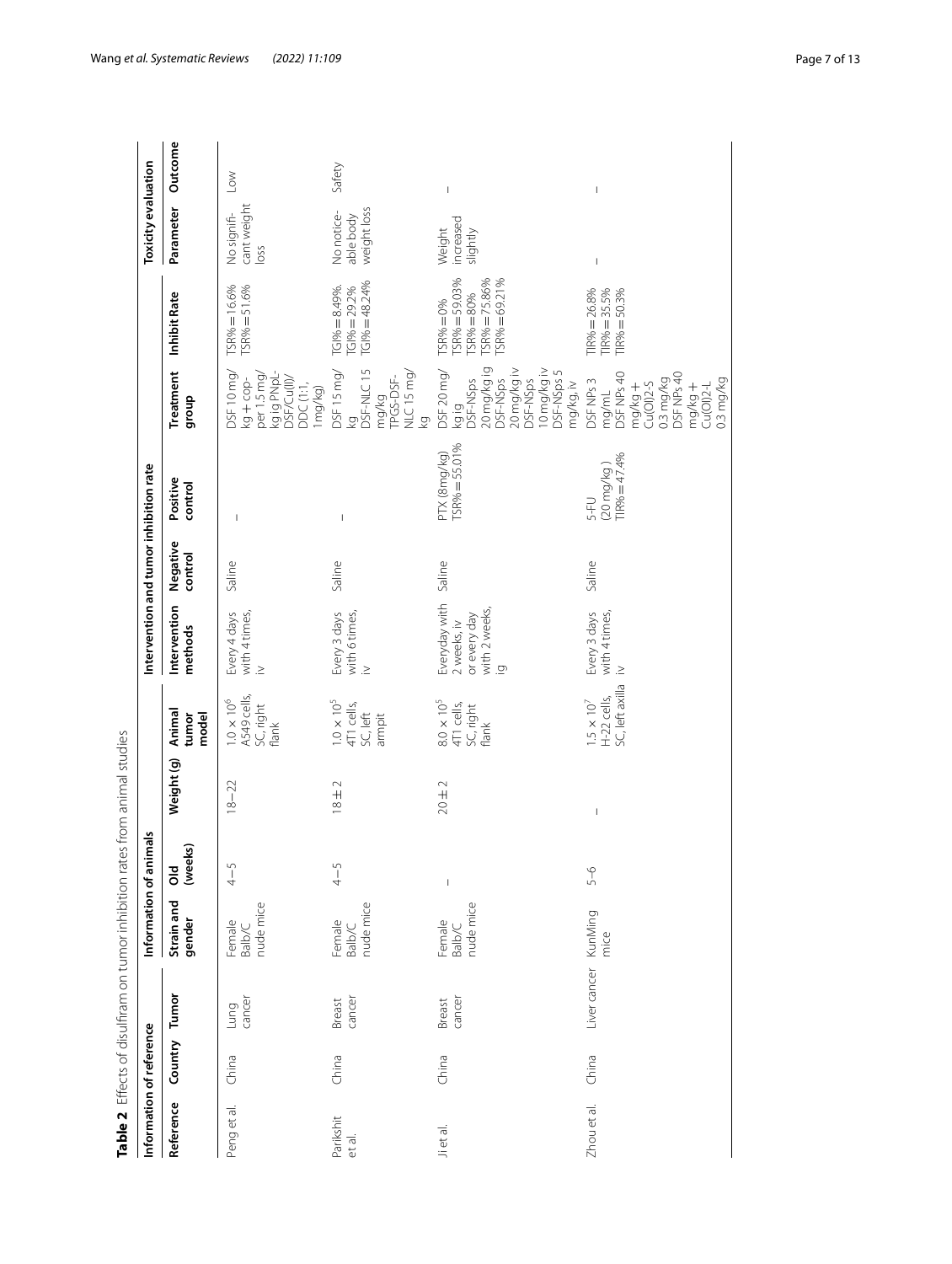| Table 2 (continued)      |               |                                             |                                      |                                                                                                                                                                                                                                                                                                                                                                                  |                                                                                                                                                                                                                                                                                                                                                                                  |                                                             |                                                    |                     |                                             |                                                                                                       |                                                                                                                 |                                                                                  |                          |
|--------------------------|---------------|---------------------------------------------|--------------------------------------|----------------------------------------------------------------------------------------------------------------------------------------------------------------------------------------------------------------------------------------------------------------------------------------------------------------------------------------------------------------------------------|----------------------------------------------------------------------------------------------------------------------------------------------------------------------------------------------------------------------------------------------------------------------------------------------------------------------------------------------------------------------------------|-------------------------------------------------------------|----------------------------------------------------|---------------------|---------------------------------------------|-------------------------------------------------------------------------------------------------------|-----------------------------------------------------------------------------------------------------------------|----------------------------------------------------------------------------------|--------------------------|
| Information of reference |               |                                             |                                      | Information of animals                                                                                                                                                                                                                                                                                                                                                           |                                                                                                                                                                                                                                                                                                                                                                                  |                                                             | Intervention and tumor inhibition rate             |                     |                                             |                                                                                                       |                                                                                                                 | Toxicity evaluation                                                              |                          |
| Reference                | Country Tumor |                                             | Strain and<br>gender                 | (weeks)<br>õб                                                                                                                                                                                                                                                                                                                                                                    | Weight (g)                                                                                                                                                                                                                                                                                                                                                                       | Animal<br>tumor<br>model                                    | Intervention<br>methods                            | Negative<br>control | Positive<br>control                         | Treatment<br>dnoub                                                                                    | <b>Inhibit Rate</b>                                                                                             | Parameter                                                                        | Outcome                  |
| Tao et al.               | China         | cancer<br>Breast                            | nude mice<br>Female<br><b>Balb/C</b> | $\begin{array}{c} \rule{0pt}{2.5ex} \rule{0pt}{2.5ex} \rule{0pt}{2.5ex} \rule{0pt}{2.5ex} \rule{0pt}{2.5ex} \rule{0pt}{2.5ex} \rule{0pt}{2.5ex} \rule{0pt}{2.5ex} \rule{0pt}{2.5ex} \rule{0pt}{2.5ex} \rule{0pt}{2.5ex} \rule{0pt}{2.5ex} \rule{0pt}{2.5ex} \rule{0pt}{2.5ex} \rule{0pt}{2.5ex} \rule{0pt}{2.5ex} \rule{0pt}{2.5ex} \rule{0pt}{2.5ex} \rule{0pt}{2.5ex} \rule{0$ | $\sim$<br>$20 \pm 7$                                                                                                                                                                                                                                                                                                                                                             | $3.0\times10^6$<br>4T1 cells,<br>SC, right<br>flank         | Every 2 days<br>with 4 times,<br>$\geq$            | Saline              | $TIR% = 68.27%$<br>$(5 \text{ mg/kg})$<br>ð | (DOX 5 mg/<br>$kg + DSF$ 5<br>kg<br>DOX 5 mg/<br>kg + DSF 5<br>DSF 5 mg/<br>mg/kg<br>Co-NPs<br>mg/kg) | $\begin{array}{l} \mathsf{TIR}\% = 34.81\% \\ \mathsf{TIR}\% = 80.92\% \\ \mathsf{TIR}\% = 89.27\% \end{array}$ | significant<br>difference<br>in body<br>change<br>weight<br>$\frac{1}{2}$        | Safety                   |
| Song et al.              | China         | cancer<br>Lung                              | nude mice<br>Female<br><b>Balb/C</b> | $\circ$                                                                                                                                                                                                                                                                                                                                                                          | 20.0                                                                                                                                                                                                                                                                                                                                                                             | right flank<br>$2.0 \times 10^{6}$<br>A549DDP<br>cells, SC, | Every 2 days<br>with 4 times,<br>$\geq$            | Saline              | $\overline{1}$                              | 5.0 mg/kg+<br>5.0 mg/kg<br>PGA-CisPt<br>PGA-CisPt<br>10.mg/kg<br>NPs-DSF                              | $ISR\% = 45.6\%$<br>$TSR% = 75.4%$                                                                              | No body<br>weight<br>changes                                                     | Safety                   |
| Hamidreza<br>et al.      | Iran          | cancer<br>Breast                            | nude mice<br>Female<br><b>Balb/C</b> | 5                                                                                                                                                                                                                                                                                                                                                                                | $\begin{array}{c} \end{array}$                                                                                                                                                                                                                                                                                                                                                   | mammary<br>$1.0\times10^6$<br>4T1 cells,<br>fat pad         | 2 weeks, iv                                        | <b>Blank NPs</b>    | $\overline{\phantom{a}}$                    | DS-P-NPs 10<br>mg/kg<br>DS-PPF-NPs<br>DFS 10 mg/<br>10 mg/kg<br>Σò                                    | $ISR\% = 66.67\%$<br>$TSR% = 17.07%$<br>TSR% = 75%                                                              | weight than<br>DS-PPF-NPs<br>reduction<br>DS-P-NPs,<br>the DSF<br>groups<br>more | No sign                  |
| Song et al.              | China         | cancer<br>Breast                            | Balb/C mice 5-6                      |                                                                                                                                                                                                                                                                                                                                                                                  | $\begin{array}{c} \rule{0pt}{2.5ex} \rule{0pt}{2.5ex} \rule{0pt}{2.5ex} \rule{0pt}{2.5ex} \rule{0pt}{2.5ex} \rule{0pt}{2.5ex} \rule{0pt}{2.5ex} \rule{0pt}{2.5ex} \rule{0pt}{2.5ex} \rule{0pt}{2.5ex} \rule{0pt}{2.5ex} \rule{0pt}{2.5ex} \rule{0pt}{2.5ex} \rule{0pt}{2.5ex} \rule{0pt}{2.5ex} \rule{0pt}{2.5ex} \rule{0pt}{2.5ex} \rule{0pt}{2.5ex} \rule{0pt}{2.5ex} \rule{0$ | $2.0 \times 10^6$<br>4T1 cells,<br>SC, right<br>flank       | Every 2 days<br>with 6 times,<br>$\geq$            | Saline              | $\overline{1}$                              | DSF 15 mg/<br>NP4/5/115<br>mg/kg<br>Σò                                                                | $TSR% = 43.2%$<br>$TSR% = 0$                                                                                    | weight loss<br>ous body<br>No obvi-                                              | Safety                   |
| Jennifer<br>et al.       | USA           | tumor<br>Breast                             | SCID mice<br>Female                  | $\overline{\phantom{a}}$                                                                                                                                                                                                                                                                                                                                                         | $\overline{\phantom{a}}$                                                                                                                                                                                                                                                                                                                                                         | $1.0 \times 10^6$<br><b>SUM149</b><br>cells, SC,<br>flank   | Daily, iv                                          | Vehicle             | $\overline{\phantom{a}}$                    | DSF 50 mg/<br>$kg + Cu 0.5$<br>kg<br>DSF 50 mg/<br>mg/kg                                              | $TIR% = 75%$<br>$IIR% = 84%$                                                                                    | No notice-<br>able body<br>change<br>weight                                      | $\overline{\phantom{a}}$ |
| Choi et al.              | Korea         | rhabdoid<br>teratoid/<br>Atypical<br>tumors | nude mice<br>Female<br><b>Balb/C</b> | $\overline{\phantom{a}}$                                                                                                                                                                                                                                                                                                                                                         | $\begin{array}{c} \rule{0pt}{2.5ex} \rule{0pt}{2.5ex} \rule{0pt}{2.5ex} \rule{0pt}{2.5ex} \rule{0pt}{2.5ex} \rule{0pt}{2.5ex} \rule{0pt}{2.5ex} \rule{0pt}{2.5ex} \rule{0pt}{2.5ex} \rule{0pt}{2.5ex} \rule{0pt}{2.5ex} \rule{0pt}{2.5ex} \rule{0pt}{2.5ex} \rule{0pt}{2.5ex} \rule{0pt}{2.5ex} \rule{0pt}{2.5ex} \rule{0pt}{2.5ex} \rule{0pt}{2.5ex} \rule{0pt}{2.5ex} \rule{0$ | AT/RT cells,<br>$1.0 \times 10^{4}$<br>$SC_{1}$             | consecutive<br>days with 3<br>weeks, ip<br>Every 5 | <b>DMSO</b>         | $\begin{array}{c} \end{array}$              | <b>DSF100</b><br>mg/kg                                                                                | $TSR% = 72.25%$                                                                                                 | $\,$ $\,$                                                                        | No major                 |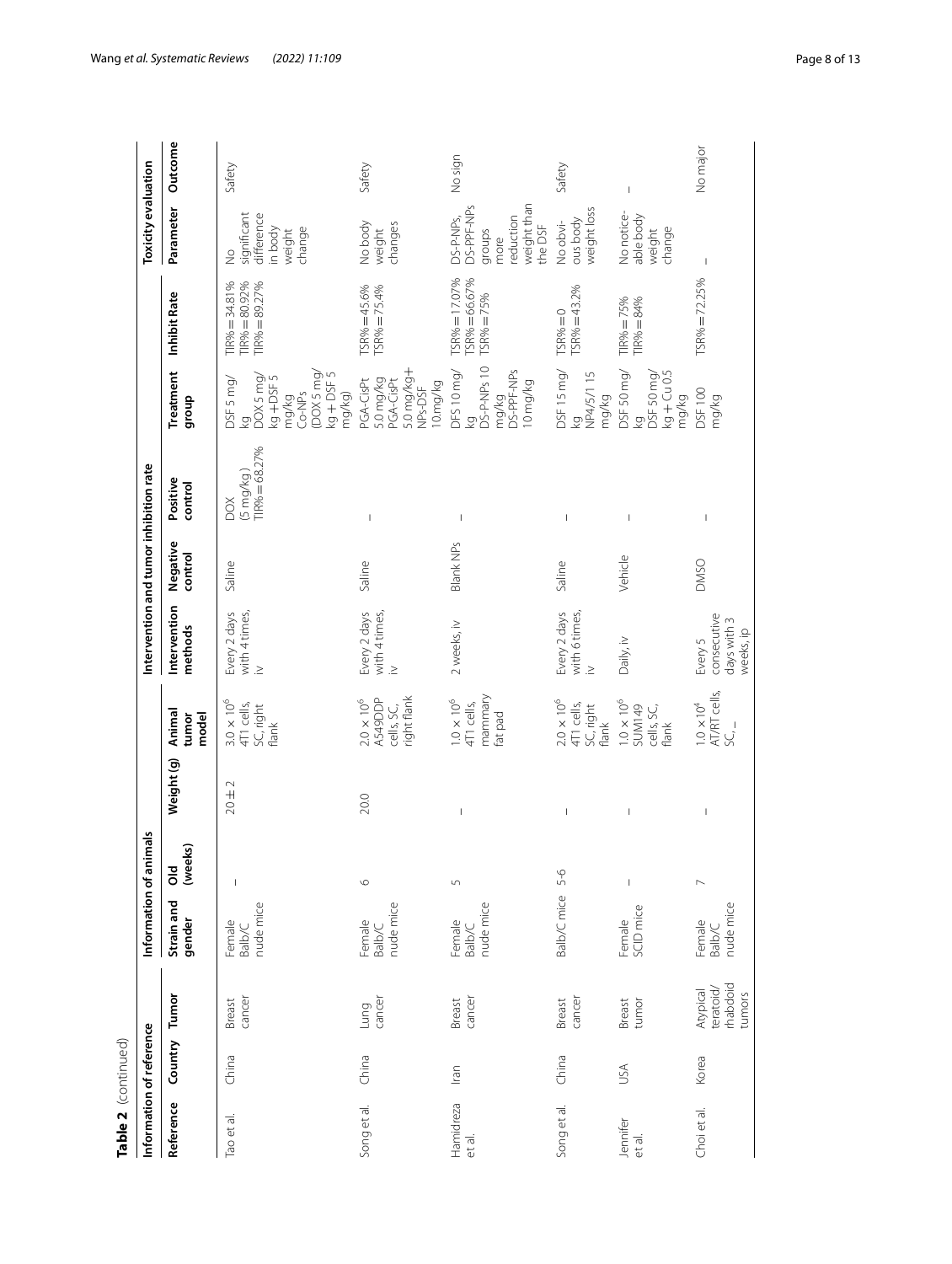| Table 2 (continued)     |                          |                                           |                                                                     |                        |            |                                                         |                                        |                     |                     |                           |                                                                                                                                                                                                                                                                                                                                                                                                                                                                                                                                                                                                                                                                                                                                                                                                                                                                                                                                                                                                                                                                                                                                                                                                                                                                                                                                                                                                                                                               |                                                                                          |         |
|-------------------------|--------------------------|-------------------------------------------|---------------------------------------------------------------------|------------------------|------------|---------------------------------------------------------|----------------------------------------|---------------------|---------------------|---------------------------|---------------------------------------------------------------------------------------------------------------------------------------------------------------------------------------------------------------------------------------------------------------------------------------------------------------------------------------------------------------------------------------------------------------------------------------------------------------------------------------------------------------------------------------------------------------------------------------------------------------------------------------------------------------------------------------------------------------------------------------------------------------------------------------------------------------------------------------------------------------------------------------------------------------------------------------------------------------------------------------------------------------------------------------------------------------------------------------------------------------------------------------------------------------------------------------------------------------------------------------------------------------------------------------------------------------------------------------------------------------------------------------------------------------------------------------------------------------|------------------------------------------------------------------------------------------|---------|
|                         | Information of reference |                                           |                                                                     | Information of animals |            |                                                         | Intervention and tumor inhibition rate |                     |                     |                           |                                                                                                                                                                                                                                                                                                                                                                                                                                                                                                                                                                                                                                                                                                                                                                                                                                                                                                                                                                                                                                                                                                                                                                                                                                                                                                                                                                                                                                                               | <b>Toxicity evaluation</b>                                                               |         |
| Reference Country Tumor |                          |                                           | Strain and<br>gender                                                | (weeks)<br>ᅙ           | Weight (g) | Animal<br>model<br>tumor                                | Intervention<br>methods                | Negative<br>control | Positive<br>control | <b>Treatment</b><br>dhoub | Inhibit Rate                                                                                                                                                                                                                                                                                                                                                                                                                                                                                                                                                                                                                                                                                                                                                                                                                                                                                                                                                                                                                                                                                                                                                                                                                                                                                                                                                                                                                                                  | Parameter                                                                                | Outcome |
| /ino et al.             | China                    | Malignant<br>Mesothe-<br>Pleural<br>lioma | nude mice<br>Female<br>Balb/C                                       |                        | Ï          | AB12 cells,<br>$0.5 \times 10^6$<br>SC, right<br>flanks | Daily with 17<br>days, ip              | Vehicle             |                     | DSF/Cu 50<br>mg/kg        | $TSR% = 71.5%$                                                                                                                                                                                                                                                                                                                                                                                                                                                                                                                                                                                                                                                                                                                                                                                                                                                                                                                                                                                                                                                                                                                                                                                                                                                                                                                                                                                                                                                | group was<br>75% lower<br>Weight of<br>of vehicle<br>than that<br><b>DSF-Cu</b><br>diorb |         |
| encapsulated PLGA NPs   |                          |                                           | Abbreviations: DOX Doxorubicin, Cis Cisplatin, 5-Fu 5-fluorouracil, |                        |            |                                                         |                                        |                     |                     |                           | of tumor extraction, Vc0 Mean tumor volumes in the negative control group, IV 0 Mean tumor volumes in the treatment group, NPs Nanoparticles, NSps Nanosuspensions, NLC Nanostructured lipid carriers, IPGS D-alpha-<br>control group, Vt Mean tumor volume of certain administration group, Vc1 Mean tumor volume in the negative control group at the time of tumor extraction, Vt1 Mean tumor volume in the treatment groups at the time<br>growth inhibition rate—TGI%= [[Vc1-Vt1)/(Vc0-Vt0)]x 100%, T/R Tumor inhibition rate—TR% = [(Vc-Vx)/Vc] x 100%, TSR Tumor suppression rate—TSR% = [(Vc-Vx)/Vc] x 100%, Yc Mean tumor volume of the negative<br>V Volume, L Length=longest diameter of the tumor, W Width=shortest diameter of the tumor, SC Subcutaneous, iv Intravenous injection, TG/Tumor<br>Tocopheryl polyethylene glycol succinate, PNpL-DSF/Cu Polymeric nanoparticles loading copper(ll) diethyldithiocarbamate (DSF/Cu1:1), Cu(Ol)2-S Administration of copper oleate solution, Cu(Ol)2-L Administration<br>co-glycolide), PCL Polycaprolactone, DCC(N,N'-DiOydohexylcarbodiimide, DCM Dichloromethane, MHS Sulfic-N-hydroxysuccinimide, DS-PPFF-NPs Disulfiram encapsulated PLGA PEG-folate NPs, DS-P-NPs Disulfiram<br>of copper oleate liposome, NP4/5/1 The feed ratio of mPEG-PLGA/PCL/DSF was 4/5/1 in mass, PLGA Poly(lete)-RG-eo-glycelide), PEG Poly(ethyleneglycol), mPEG-PLGA Methoxy poly(ethylene glycol)-b-poly(lactide- |                                                                                          |         |

| lange are a langth=longest diameter of the tumor, W Midth=shortest diameter of the tumor, SC Subcutaneous, iv Intravenous injection, TG/Tumor /<br>oreviations: DOX Doxorubicin, Cis Cisplatin, 5-Fu 5-fluorouracil, V |
|------------------------------------------------------------------------------------------------------------------------------------------------------------------------------------------------------------------------|
| wth inhibition rate—TGI%=[(Vc1-Vt1)/(Vc0-Vt0)]x100%, TIR Tumor inhibition rate—TR%=[(Vc-Vx)/Vc] x 100%, TSR Tumor suppression rate—TSR%=[(Vc-Vx)/Vc] x 100%, Yc Mean tumor volume of the neqative                      |
| trol group, Vt Mean tumor volume of certain administration group, Vc1 Mean tumor volume in the negative control group at the time of tumor extraction, Vt1 Mean tumor volume in the treatment groups at the time       |
| umor extraction, Vc0 Mean tumor volumes in the negative control group, Vt 0 Mean tumor volumes in the treatment group, NSPs Nanosuspensions, NLC Nanostructured lipid carriers, TPGS D-alpha-                          |
| copheryl polyethylene glycol succinate, PNpL-DSF/Cu Polymeric nanoparticles loading copper(ll) diethyldithiocarbamate (DSF/Cu 1:1), Cu(Ol)2-3 Administration of copper oleate solution, Cu(Ol)2-L Administration       |
| opper oleate liposome, NP4/5/1 The feed ratio of mPEG-PLGA/PCL/DSF was 4/5/1 in mass, PLGA Poly(lactide-co-glycoliy/ethyleneglycol), <i>mPEG-PLGA</i> Methoxy poly(ethylene glycol)-b-poly(lactide-                    |
| cultely. PCL Polycaprolactone, DCC N.N' -Dicyclohexylcarbodiimide, DCM Dichloromethane, MHS Sulfo-N-hydroxysuccinimide, DS-PPF-NPs Disulfiram encapsulated PLGA PEG-folate NPs, DS-P-NPs Disulfiram                    |
| capsulated PLGA NPs                                                                                                                                                                                                    |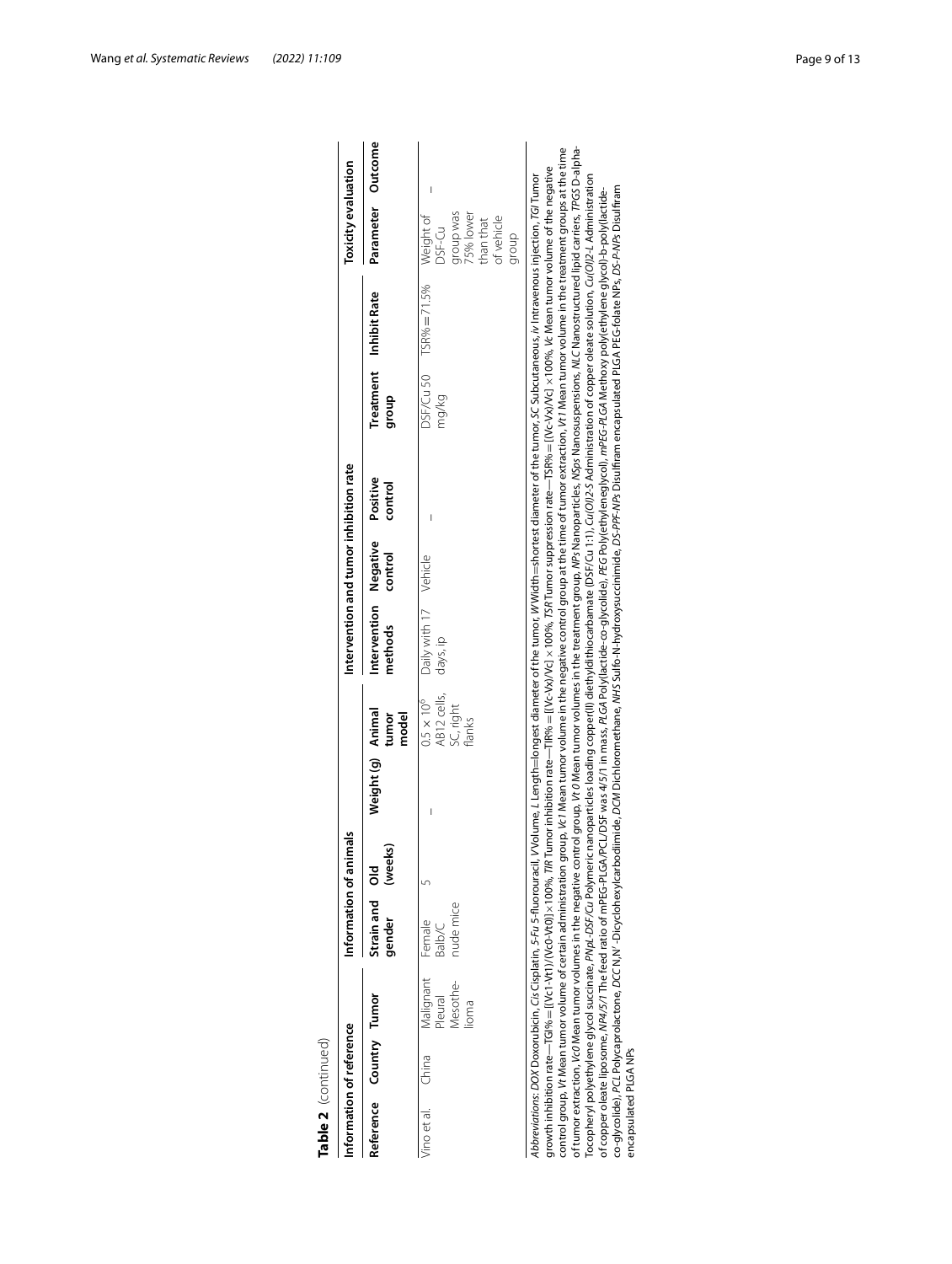| Reference          | Country | Study design                                                     | Study participants                                                                                                                                                                                                                                                                                                                                         | Study protocol                                                                                                                                                 | SO                                  | ΡFS                               | Adverse events                                                                                                                                                                                                                                                                             |
|--------------------|---------|------------------------------------------------------------------|------------------------------------------------------------------------------------------------------------------------------------------------------------------------------------------------------------------------------------------------------------------------------------------------------------------------------------------------------------|----------------------------------------------------------------------------------------------------------------------------------------------------------------|-------------------------------------|-----------------------------------|--------------------------------------------------------------------------------------------------------------------------------------------------------------------------------------------------------------------------------------------------------------------------------------------|
| Huang, et al.      | SÁ      | Phase II, open-label,<br>single-arm study                        | receiving adjuvant TMZ or<br>within 3 months from the<br>Recurrent GBM who had<br>progression after RT and<br>the RANO criteria while<br>developed unequivocal<br>concurrent TMZ as per<br>last dose of TMZ"                                                                                                                                               | DSF 80 mg and Cu Gluco-<br>nate1.5 mg TID by mouth<br>approximately 4-8h apart                                                                                 | 7.1 months (95% CI<br>$5.8 - 8.5$   | 1.7 months (95% CI<br>$1.4 - 1.9$ | therapy to be held. The liver<br>function test subsequently<br>with grade 3 elevated ala-<br>nine transaminase on day<br>followed by dizziness (9%<br>31, which required study<br>grade). Only one patient<br>recovered after 4 weeks.<br>Nausea/vomiting (17%)<br>(4%) had a possible DLT |
| Huang, et al.      | JSA     | Phase I, open-label, single-<br>arm, single-institution<br>study | Adjuvant TMZ in newly<br>patients after standard<br>diagnosed adult GBM<br>chemoradiotherapy                                                                                                                                                                                                                                                               | mg per day 5 patients at<br>DSF 1000 mg per day, 6<br>patients at DSF 500 mg<br>per day with Cu 2 mg<br>7 patients at DSF 500                                  | 14.0 months (95% CI<br>$8.3 - 19.6$ | 4.5 months (95% CI<br>$0.8 - 8.2$ | symptoms resolved shortly<br>(without Cu) and one with<br>diarrhea and nausea after<br>ropathy after 2.6 months<br>.6 months (without Cu),<br>0.5 months (with Cu). All<br>One with delirium after<br>one with motor neu-<br>after dose reduction                                          |
| Nechushtan, et al. | Israel  | domized double-blinded<br>Phase II, multicenter ran-<br>study    | patients were treated with<br>at the time "wet IIIb" (since<br>IV or what was considered<br>2009, these patients have<br>Patients with either stage<br>Newly diagnosed NSCLC<br>either surgery or chemo-<br>only chemotherapy, and<br>none were treated with<br>patients were recruited.<br>been considered stage<br>IV) were recruited. The<br>radiation. | cisplatin and vinorelbine<br>the same plus disulfiram<br>(40mg three times daily)<br>(plus placebo tablets)<br>experimental groups:<br>controls: six cycles of | 10.0 versus 7.1 months              | 5.9 versus 4.9 months             |                                                                                                                                                                                                                                                                                            |

<span id="page-9-0"></span>

Wang *et al. Systematic Reviews (2022) 11:109* Page 10 of 13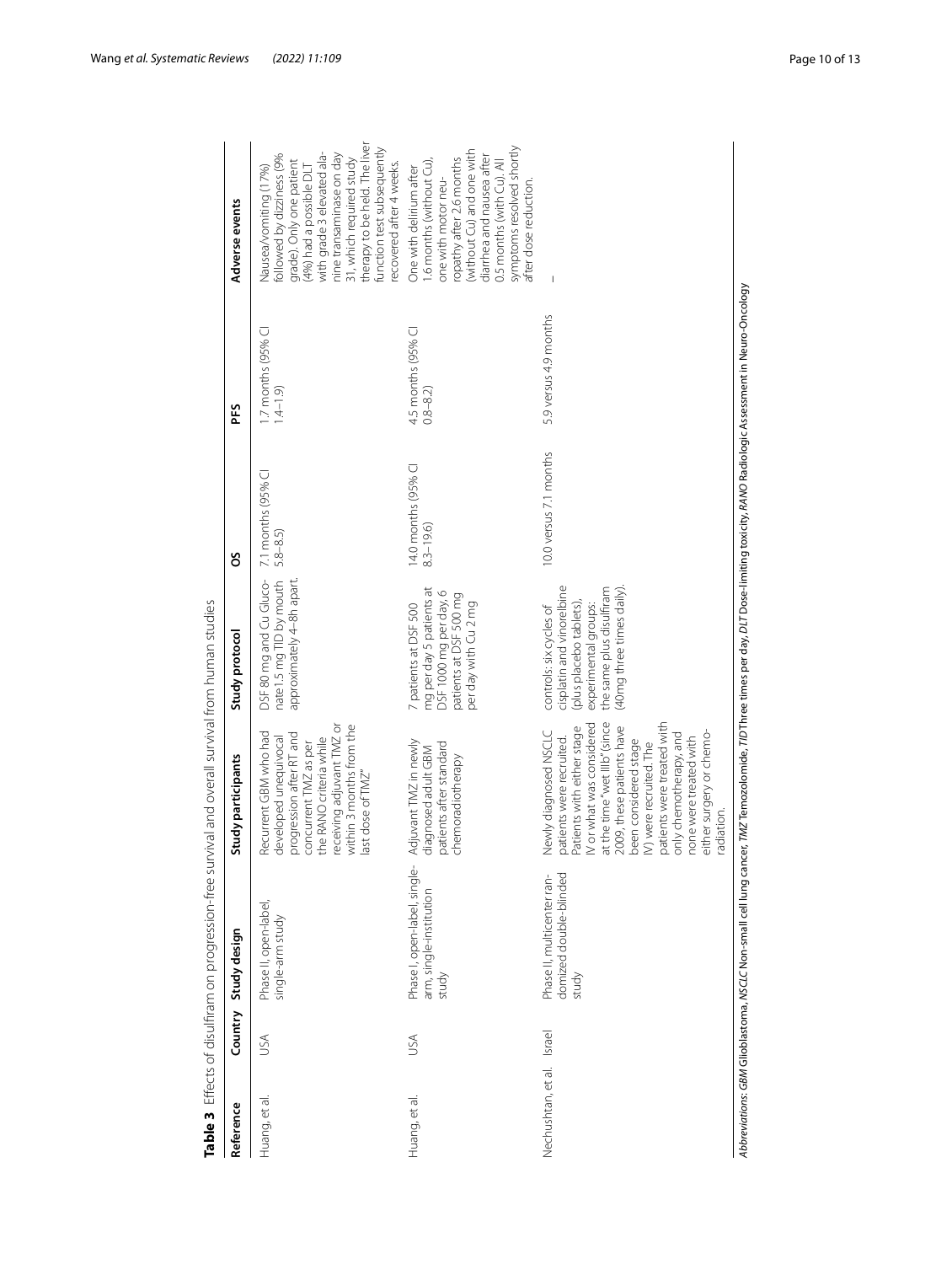indicated that there was no major toxicity of DSF [[28,](#page-12-6) [29](#page-12-11), [32–](#page-12-13)[35](#page-12-16)].

Many clinical trials have mentioned the use of DSF for solid tumors ([www.clinicaltrials.gov\)](http://www.clinicaltrials.gov). One study clearly analyzed the diference in PFS (5.9 versus 4.9 months) and OS (10.0 versus 7.1 months) between control and experimental groups [[42\]](#page-12-20). PFS and OS both improved in the experimental groups. Two studies described PFS and OS of the entire research cohort, and the treatment efficacy seemed to be in contrast to historical data  $[39, 10]$  $[39, 10]$ [40\]](#page-12-19). Our systemic review included two single-arm trials in glioblastoma (GBM) patients and a randomized controlled trial in NSCLC patients. Although the two single-arm clinical trials did not compare treatment with a control group, positive effects were observed; e.g., a 40-year-old woman with unmethylated isocitrate dehydrogenase wild-type GBM had good health without any signs of tumor recurrence 33 months after study initiation.

Among the reported adverse efects, none were serious, and they were of grades 2–3. Adverse efects were reported in two studies and included diarrhea, nausea, dizziness, vomiting, motor neuropathy, and elevated alanine transaminase levels. Symptoms resolved quickly when the dose was reduced [\[39,](#page-12-17) [40](#page-12-19)].

All three studies show that DSF is safe and seems to prolong survival of cancer patients. Because of individual diferences in patients, the response to DSF was also varied  $[39, 40, 42]$  $[39, 40, 42]$  $[39, 40, 42]$  $[39, 40, 42]$  $[39, 40, 42]$  $[39, 40, 42]$ . The optimal concentration and sensitivity type should be further explored by in vitro and animal studies.

# **Discussion**

DSF is decomposed into diethyldithiocarbamate in the body and exhibits anticancer activities [\[43\]](#page-12-24). Considering that the loss of cellular proliferation control leads to the development of cancer, efective clinical therapies of cancer have been developed based on the principle of inducing apoptosis [[44\]](#page-12-25). In the included animal studies, the tumor inhibition rate was utilized to evaluate antitumor efficiency by calculating tumor volume. Most studies included in this review revealed enhanced apoptosis and tumor inhibition rates with DSF treatment (Table [4](#page-10-0)).

In recent years, metal-based complexes have been reported to exhibit anticancer activity [\[45](#page-12-26)]. Silver complexes demonstrate anti-tumor activity and display low toxicity in humans. The mechanism of action is related to their interaction with nucleic acids and proteins [\[46](#page-12-27)]. Metabolites of DSF chelate with metal ions, leading to alterations in the intracellular levels of metal ions, enhancement of oxidative stress, inhibition of the activities of superoxide dismutase or matrix metalloproteinases, inactivation of essential sulfhydryl groups by protein carbamoylation, and alteration of cancer cell invasion, tumor angiogenesis, and metastasis [\[47](#page-12-28), [48](#page-12-29)]. The observation that the combination of DSF with metal ions (Cu, Ag) leads to enhanced anticancer efectiveness is in accordance with the observations of in vitro and animal experiments [\[11](#page-11-11), [14\]](#page-11-14).

In diferent cancer cell lines, the lethal concentration of DSF was different. The lethal concentration was reduced when DSF combined with metal ions or nano-reconstructed DSF.

The additive/synergistic action of DSF with other chemotherapy agents in inhibiting tumor cell growth and cytotoxicity is mediated through the enhancement of cellular oxidative stress, inhibition of P glycol-protein (P-gp) activity, and dysregulation of the NF-κB signaling pathway [\[8,](#page-11-8) [49](#page-12-30), [50\]](#page-12-31).

In the examined studies, anti-tumor activity, as evidenced by higher apoptosis and tumor inhibition rates, was enhanced with DSF-NPs in various ways. At the pH of 7.4, the half-life of DSF is  $1-1.5$  min [[47\]](#page-12-28). The half-life was improved by nanomaterial packaging of DSF, with the anti-tumor efects increasing under acidic conditions ( $pH$  = 6.5) [\[51\]](#page-12-32). DSF-NPs enhanced cellular uptake, induced high levels of reactive oxygen species, activated the MAP-kinase pathway, sustained drug supply, and blocked copolymer micelles, such as the P-gp inhibitor [[14,](#page-11-14) [20,](#page-12-3) [52](#page-12-33)]. Evidence supports that DSF-NPs ameliorate the instability and low treatment efficacy of free DSF.

Event-free survival (EFS) means that there are no adverse events since the start of treatment, including change of regimen, adverse side efects, intolerance, disease progression, and patient death. EFS represents a direct measure of the ability of the treatment to achieve a response, the durability of the response achieved, and its capacity to prolong life [[53\]](#page-12-34). It was found that the doses of disulfram signifcantly increased EFS [\[39](#page-12-17)].

<span id="page-10-0"></span>**Table 4** The summary of the fndings

|                 | <b>Studies</b> | <b>Evaluation indicator</b> | <b>Results</b>      | Side effects |
|-----------------|----------------|-----------------------------|---------------------|--------------|
| Cells studies   | 21             | Apoptosis rate              | From 4.8 to 92%     | N/A          |
| Animals studies |                | Tumor inhibition rate       | From 8.49 to 89.27% | Safety       |
| Human studies   |                | PFS and OS                  | Be prolonged        | Low          |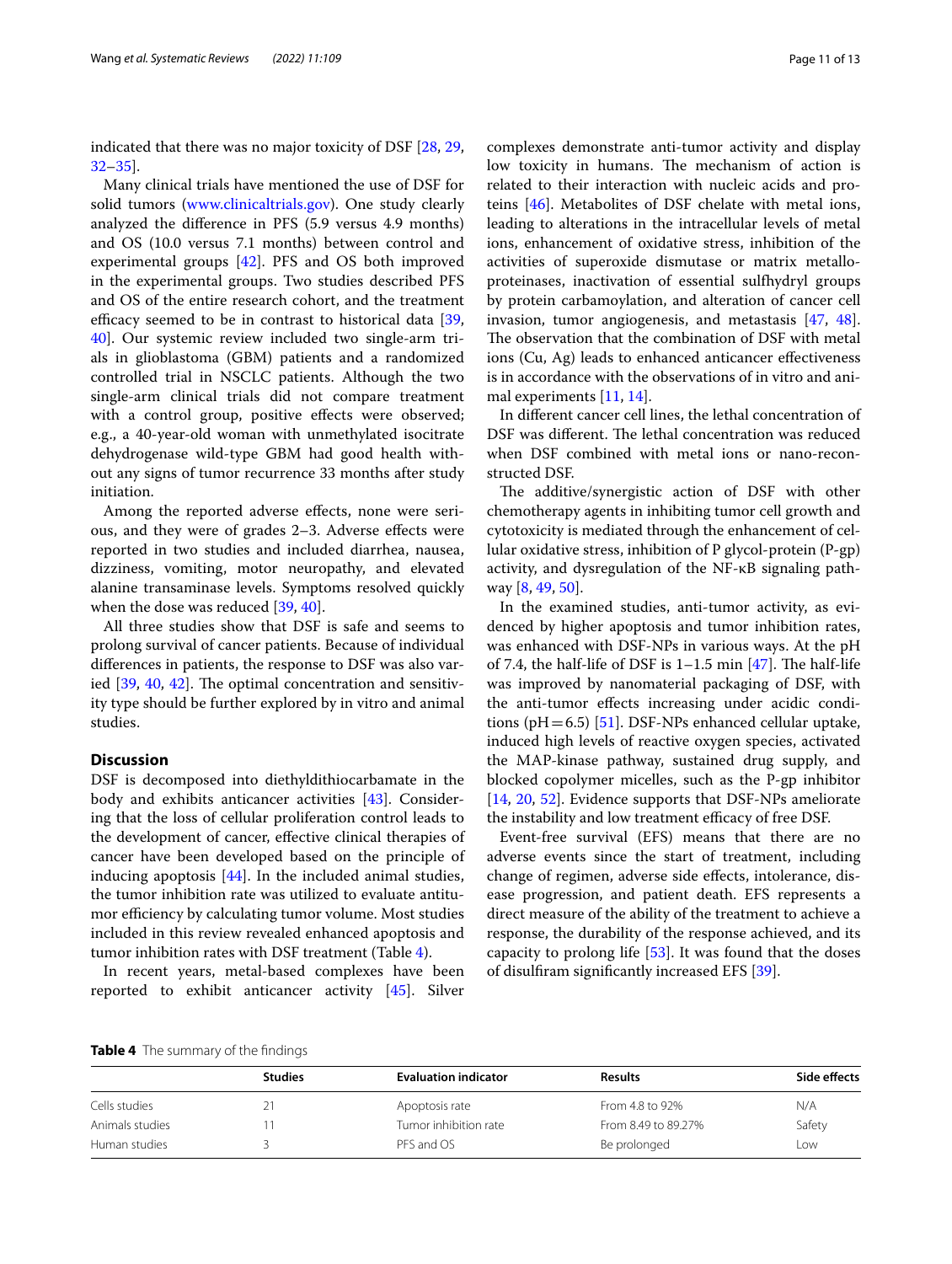Although our results may be more reliable than those of single studies, the present study has certain limitations. First, only articles published in English and Chinese were included; the non-inclusion of articles published in other languages may have had an efect on the results. Second, only some solid tumors were included, not referred to non-solid tumor (hematological malignancy). Third, the scarcity of the studies in general (35 in total) and the fact that they are performed on diferent cancers may make any specifc conclusions difficult. Finally, no quality evaluation was conducted, and the majority of studies were animal and cell experiments; thus, the translation of these results to benefts in the clinic needs to be determined.

In conclusion, many studies have investigated the antineoplastic activity of DSF. This systematic review provides evidence of the antineoplastic activity of DSF in vitro, in in vivo animal models, and in humans. DSF could induce cancer cell apoptosis in cell experiments and inhibit cancer cell growth in animal experiments. Administration of DSF as a combination therapy or as a nanoparticle-encapsulated molecule seems to enhance its efectiveness. Meanwhile, DSF hardly afect the animal weight. Above of all, DSF is efectiveness and safety. These findings may serve as the basis for designing clinical studies of DSF in the future.

#### **Abbreviations**

DSF: Disulfram; PFS: Progression-free survival; OS: Overall survival; EFS: Eventfree survival; TIR: Tumor inhibition rate.

# **Supplementary Information**

The online version contains supplementary material available at [https://doi.](https://doi.org/10.1186/s13643-021-01858-4) [org/10.1186/s13643-021-01858-4](https://doi.org/10.1186/s13643-021-01858-4).

<span id="page-11-7"></span>**Additional fle 1.**

#### **Acknowledgements**

Not applicable.

#### **Authors' contributions**

All authors read and approved the fnal version of this article. Ling Wang conceptualized the review, conducted the literature search, and was responsible for data extraction, data analysis, and for writing the original draft of this manuscript. Cong Zhou was responsible for data extraction. Run Wan conducted the literature search and served as an independent reviewer of the data extracted from the studies, responsible for solving any inconsistencies between Ling Wang and Cong Zhou. Yang Yu contributed to the analysis and interpretation of study data. Yumin Li conceptualized the review, supervised the process, and was responsible for project administration and manuscript review.

#### **Funding**

This work was supported by grants from the National Natural Science Foundation of China (Grant No. 31770537), the International Science and Technology Cooperation Project of Gansu Province (Grant No. 18YF1WA113), and Fundamental Research Funds for the Central Universities (lzujbky-2021-ct18).

# **Availability of data and materials**

Not applicable.

# **Declarations**

#### **Ethics approval and consent to participate**

Not applicable.

#### **Competing interests**

Ling Wang, Yang Yu, Cong Zhou, Run Wan, and Yumin Li declare that they have no competing interests.

#### **Author details**

<sup>1</sup> Department of Gastric Cancer Surgery, Fudan University Shanghai Cancer Center, Shanghai 200032, P.R. China. <sup>2</sup> Department of Oncology, Shanghai Medical College, Fudan University, Shanghai 200032, P.R. China. <sup>3</sup>Key Laboratory of Digestive System Tumors of Gansu Province, Lanzhou University Second Hospital, Lanzhou, Gansu 730030, P.R. China. <sup>4</sup> Department of Tumor Surgery, Lanzhou University Second Hospital, Lanzhou, Gansu 730030, P.R. China. <sup>5</sup> Shaoxing People's Hospital, Shaoxing, Zhejiang 312000, P.R. China.

# Received: 30 December 2020 Accepted: 18 November 2021

#### **References**

- <span id="page-11-0"></span>1. Bray F, Ferlay J, Soerjomataram I, Siegel RL, Torre LA, Jemal A. Global cancer statistics 2018: GLOBOCAN estimates of incidence and mortality worldwide for 36 cancers in 185 countries. CA Cancer J Clin. 2018;68(6):394–424.
- <span id="page-11-1"></span>2. Kaitin KI. Deconstructing the drug development process: the new face of innovation. Clin Pharmacol Ther. 2010;87(3):356–61.
- <span id="page-11-2"></span>3. Suh JJ, Pettinati HM, Kampman KM, O'Brien CP. The status of disulfram: a half of a century later. J Clin Psychopharmacol. 2006;26(3):290–302.
- <span id="page-11-3"></span>4. Eneanya DI, Bianchine JR, Duran DO, Andresen BD. The actions of metabolic fate of disulfram. Annu Rev Pharmacol Toxicol. 1981;21:575–96.
- <span id="page-11-4"></span>5. Gotzsche PC. Ditiocarb in HIV infection. Lancet. 1988;2(8618):1024.
- <span id="page-11-5"></span>6. Lewison EF. Spontaneous regression of breast cancer. Prog Clin Biol Res. 1977;12:47–53.
- <span id="page-11-6"></span>7. Moher D, Liberati A, Tetzlaff J, Altman DG, PRISMA Group. Preferred reporting items for systematic reviews and meta-analyses: the PRISMA statement. J Clin Epidemiol. 2009;62(10):1006–12.
- <span id="page-11-8"></span>8. Yang Z, Guo F, Albers AE, Sehouli J, Kaufmann AM. Disulfram modulates ROS accumulation and overcomes synergistically cisplatin resistance in breast cancer cell lines. Biomed Pharmacother. 2019;113:108727.
- 9. Wu L, Meng F, Dong L, et al. Disulfram and BKM120 in combination with chemotherapy impede tumor progression and delay tumor recurrence in tumor initiating cell-rich TNBC. Sci Rep. 2019;9(1):236.
- <span id="page-11-13"></span>10. Yang Y, Zhang K, Wang Y, et al. Disulfram chelated with copper promotes apoptosis in human breast cancer cells by impairing the mitochondria functions. Scanning. 2016;38(6):825–36.
- <span id="page-11-11"></span>11. Kim JY, Cho Y, Oh E, et al. Disulfram targets cancer stem-like properties and the HER2/Akt signaling pathway in HER2-positive breast cancer. Cancer Lett. 2016;379(1):39–48.
- <span id="page-11-9"></span>12. Duan X, Xiao J, Yin Q, et al. Multi-targeted inhibition of tumor growth and lung metastasis by redox-sensitive shell crosslinked micelles loading disulfram. Nanotechnology. 2014;25(12):125102.
- <span id="page-11-10"></span>13. Wu X, Xue X, Wang L, et al. Suppressing autophagy enhances disulfram/ copper-induced apoptosis in non-small cell lung cancer. Eur J Pharmacol. 2018;827:1–12.
- <span id="page-11-14"></span>14. Chen W, Yang W, Chen PY, Huang YZ, Li F. Disulfram copper nanoparticles prepared with a stabilized metal ion ligand complex method for treating drug-resistant prostate cancers. ACS Appl Mater Interfaces. 2018;10(48):41118–28.
- <span id="page-11-12"></span>15. Butcher K, Kannappan V, Kilari RS, et al. Investigation of the key chemical structures involved in the anticancer activity of disulfram in A549 nonsmall cell lung cancer cell line. BMC Cancer. 2018;18(1):753.